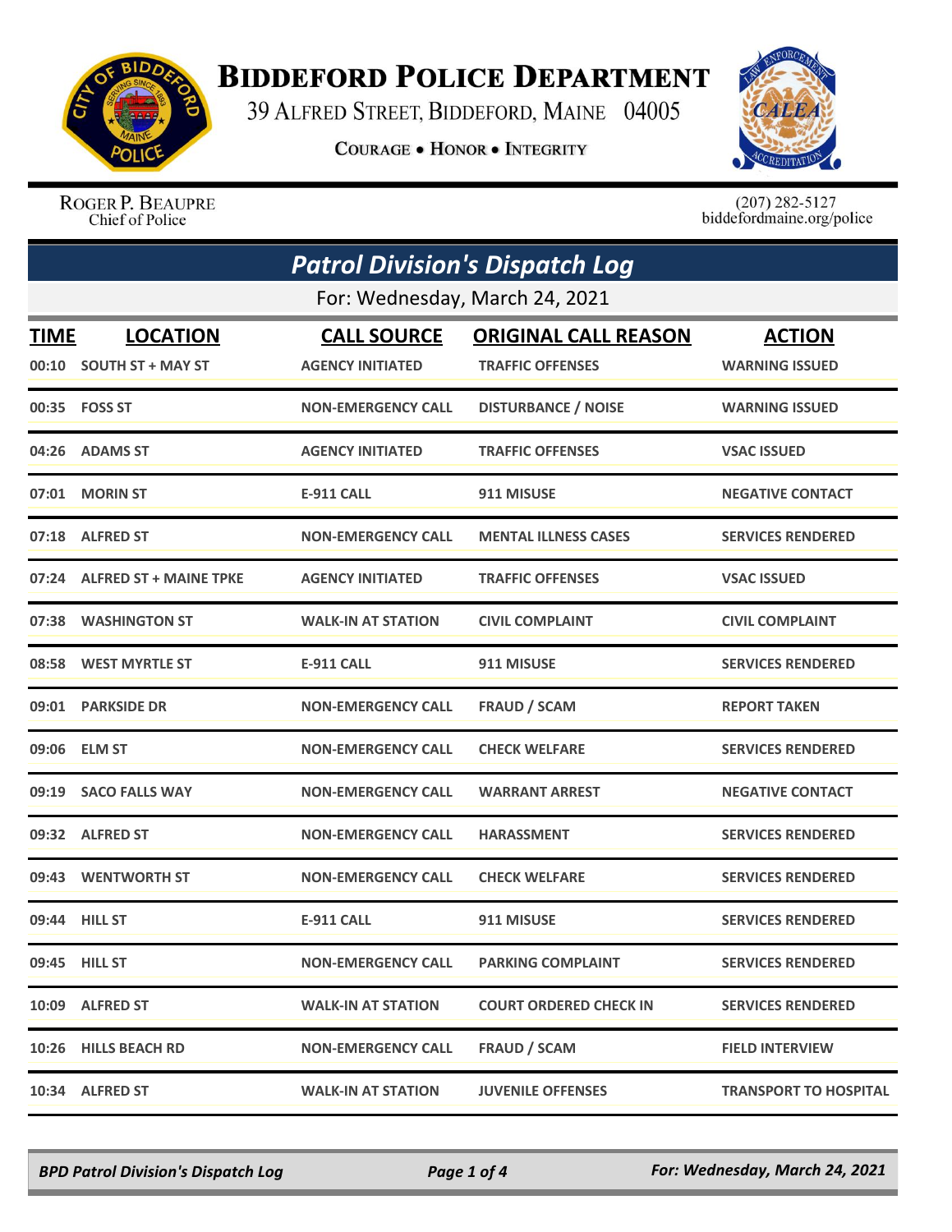| <b>TIME</b><br>11:18 | <b>LOCATION</b><br><b>WASHINGTON ST</b> | <b>CALL SOURCE</b><br><b>NON-EMERGENCY CALL</b> | <b>ORIGINAL CALL REASON</b><br><b>ASSAULT</b> | <b>ACTION</b><br><b>REPORT TAKEN</b> |
|----------------------|-----------------------------------------|-------------------------------------------------|-----------------------------------------------|--------------------------------------|
| 11:26                | <b>BIRCH ST</b>                         | <b>NON-EMERGENCY CALL</b>                       | <b>PRO-ACTIVE DV RESPONSE TEAM</b>            | <b>NEGATIVE CONTACT</b>              |
|                      | 11:35 ELM ST                            | <b>NON-EMERGENCY CALL</b>                       | <b>WRIT</b>                                   | <b>NO ACTION REQUIRED</b>            |
| 11:40                | <b>HIGH ST</b>                          | <b>NON-EMERGENCY CALL</b>                       | <b>ATTEMPTED/THREATENED SUICIDE</b>           | <b>TRANSPORT TO HOSPITAL</b>         |
|                      | 11:42 ALFRED ST                         | <b>WALK-IN AT STATION</b>                       | <b>ARTICLES LOST/FOUND</b>                    | <b>REPORT TAKEN</b>                  |
| 11:53                | <b>GEORGE ST</b>                        | <b>WALK-IN AT STATION</b>                       | <b>MENTAL ILLNESS CASES</b>                   | <b>SERVICES RENDERED</b>             |
| 12:06                | <b>MAIN ST</b>                          | <b>NON-EMERGENCY CALL</b>                       | <b>PRO-ACTIVE DV RESPONSE TEAM</b>            | <b>SERVICES RENDERED</b>             |
|                      | 12:08 STATE ST                          | <b>NON-EMERGENCY CALL</b>                       | <b>PRO-ACTIVE DV RESPONSE TEAM</b>            | <b>NO VIOLATION</b>                  |
| 12:20                | <b>BOULDER WAY</b>                      | <b>E-911 CALL</b>                               | 911 MISUSE                                    | <b>SERVICES RENDERED</b>             |
|                      | 12:39 PIKE ST                           | <b>NON-EMERGENCY CALL</b>                       | <b>SUSPICION</b>                              | <b>SERVICES RENDERED</b>             |
| 12:39                | <b>ACORN ST</b>                         | <b>NON-EMERGENCY CALL</b>                       | <b>DISTURBANCE / NOISE</b>                    | <b>SERVICES RENDERED</b>             |
|                      | 12:54 WASHINGTON ST                     | <b>NON-EMERGENCY CALL</b>                       | <b>CHECK WELFARE</b>                          | <b>SERVICES RENDERED</b>             |
| 12:58                | <b>SUMMER ST</b>                        | <b>NON-EMERGENCY CALL</b>                       | <b>CIVIL COMPLAINT</b>                        | <b>SERVICES RENDERED</b>             |
| 13:13                | <b>BIDDEFORD GATEWAY CTR</b>            | <b>E-911 CALL</b>                               | 911 MISUSE                                    | <b>SERVICES RENDERED</b>             |
|                      | 13:13    FOSS ST                        | <b>RADIO</b>                                    | <b>SEX OFFENDER COMPLIANCE CHK</b>            | <b>NO VIOLATION</b>                  |
| 13:20                | <b>MAIN ST</b>                          | <b>AGENCY INITIATED</b>                         | <b>SEX OFFENDER COMPLIANCE CHK</b>            | <b>NO VIOLATION</b>                  |
|                      | 13:21 SOUTH ST                          | <b>NON-EMERGENCY CALL</b>                       | <b>CIVIL COMPLAINT</b>                        | <b>SERVICES RENDERED</b>             |
|                      | 13:36 POOL ST                           | <b>AGENCY INITIATED</b>                         | <b>SEX OFFENDER COMPLIANCE CHK</b>            | <b>NEGATIVE CONTACT</b>              |
|                      | <b>13:47 PIKE ST</b>                    | <b>AGENCY INITIATED</b>                         | <b>SUSPICION</b>                              | <b>SERVICES RENDERED</b>             |
|                      | 13:52 TAYLOR ST                         | <b>AGENCY INITIATED</b>                         | <b>SEX OFFENDER COMPLIANCE CHK</b>            | <b>NEGATIVE CONTACT</b>              |
|                      | 14:00 ALFRED ST                         | <b>AGENCY INITIATED</b>                         | <b>PRO-ACTIVE DV RESPONSE TEAM</b>            | <b>SERVICES RENDERED</b>             |
|                      | 14:03 ELM ST                            | E-911 CALL                                      | 911 MISUSE                                    | <b>NO ACTION REQUIRED</b>            |
|                      | 14:06 LANDRY ST                         | <b>NON-EMERGENCY CALL</b>                       | <b>THEFT</b>                                  | <b>REPORT TAKEN</b>                  |
|                      | 14:23 HILL ST                           | <b>NON-EMERGENCY CALL</b>                       | <b>JUVENILE OFFENSES</b>                      | <b>SERVICES RENDERED</b>             |
|                      | 14:42 ALFRED ST                         | <b>NON-EMERGENCY CALL</b>                       | <b>CAR SEAT DETAIL</b>                        | <b>SERVICES RENDERED</b>             |

*BPD Patrol Division's Dispatch Log Page 2 of 4 For: Wednesday, March 24, 2021*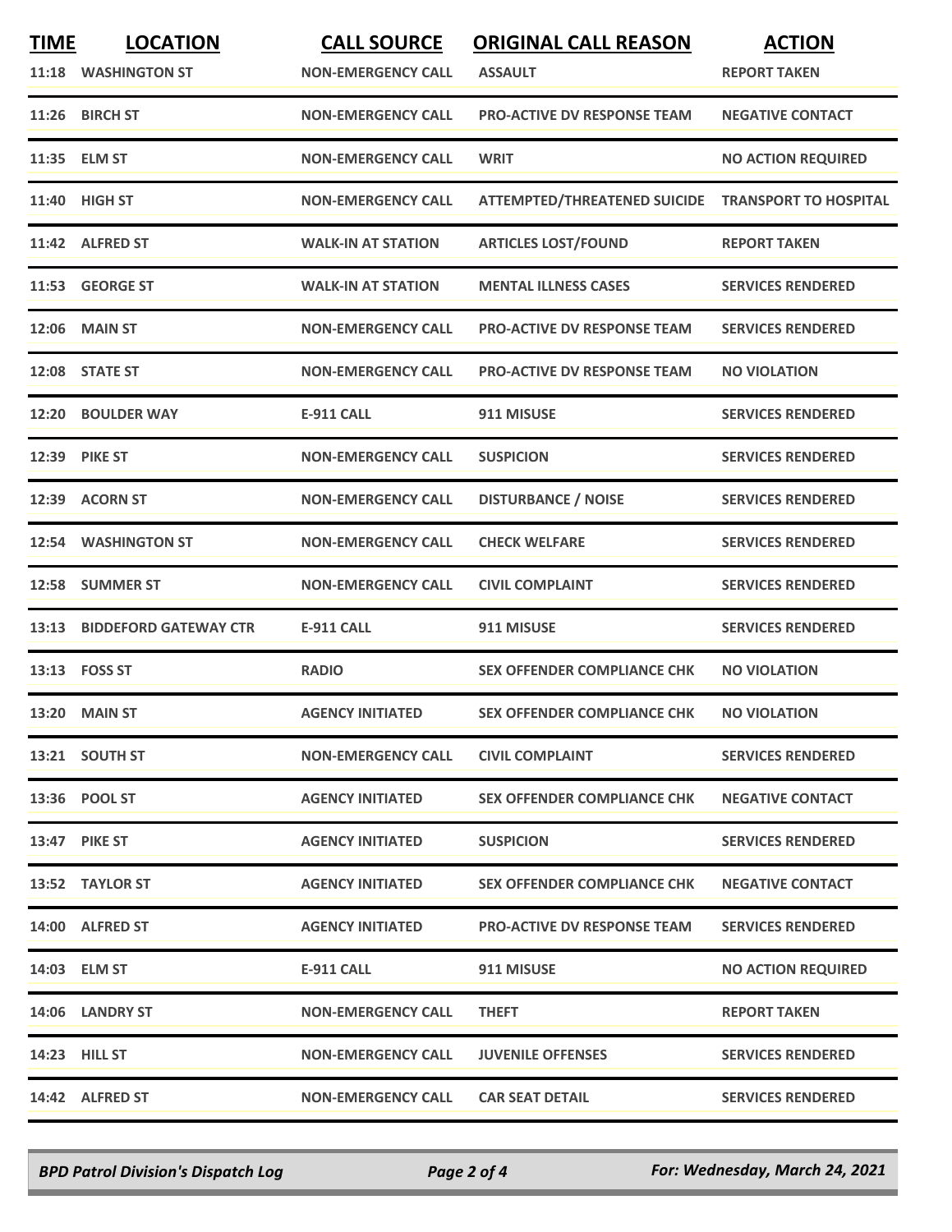| <b>TIME</b>   | <b>LOCATION</b>                                             | <b>CALL SOURCE</b>        | <b>ORIGINAL CALL REASON</b>                                               | <b>ACTION</b>             |  |
|---------------|-------------------------------------------------------------|---------------------------|---------------------------------------------------------------------------|---------------------------|--|
|               | 14:44 GRANITE ST                                            | <b>NON-EMERGENCY CALL</b> | <b>SERVICE CALL</b>                                                       | <b>SERVICES RENDERED</b>  |  |
|               | 14:57 SULLIVAN ST                                           | <b>E-911 CALL</b>         | 911 MISUSE                                                                | <b>DISPATCH HANDLED</b>   |  |
|               | 14:59 PEARL ST                                              | <b>E-911 CALL</b>         | 911 MISUSE                                                                | <b>NO ACTION REQUIRED</b> |  |
|               | 15:04 ALFRED ST                                             | <b>WALK-IN AT STATION</b> | <b>PAPERWORK</b>                                                          | <b>SERVICES RENDERED</b>  |  |
| 15:18 HILL ST |                                                             | <b>AGENCY INITIATED</b>   | <b>TRAFFIC OFFENSES</b>                                                   | <b>SUMMONS ISSUED</b>     |  |
|               | <b>CHARGE: FAILURE TO REGISTER VEHICLE</b>                  |                           | OFFENDER: SHALOREN P GOULET  AGE: 24  RESIDENT OF: BIDDEFORD, ME          |                           |  |
|               | 15:42 CENTER ST                                             | <b>NON-EMERGENCY CALL</b> | <b>PARKING COMPLAINT</b>                                                  | <b>SERVICES RENDERED</b>  |  |
| 15:43         | <b>MARINER WAY</b>                                          | <b>AGENCY INITIATED</b>   | <b>TRAFFIC OFFENSES</b>                                                   | <b>SUMMONS ISSUED</b>     |  |
|               | OFFENDER: GARY R COLLETTE  AGE: 54  RESIDENT OF: DAYTON, ME |                           |                                                                           |                           |  |
|               | <b>CHARGE: FAILURE TO REGISTER VEHICLE</b>                  |                           |                                                                           |                           |  |
|               | <b>15:45 MEDICAL CENTER DR</b>                              | <b>E-911 CALL</b>         | 911 MISUSE                                                                | <b>DISPATCH HANDLED</b>   |  |
|               | 15:48 POOL ST + DECARY RD                                   | <b>AGENCY INITIATED</b>   | <b>TRAFFIC OFFENSES</b>                                                   | <b>WARNING ISSUED</b>     |  |
|               | 15:48 ALFRED ST                                             | <b>WALK-IN AT STATION</b> | <b>COURT ORDERED CHECK IN</b>                                             | <b>DISPATCH HANDLED</b>   |  |
|               | 15:57 ALFRED ST                                             | <b>AGENCY INITIATED</b>   | <b>CHECK WELFARE</b>                                                      | <b>SERVICES RENDERED</b>  |  |
|               | 16:04 POOL ST                                               | <b>NON-EMERGENCY CALL</b> | <b>ANIMAL COMPLAINT</b>                                                   | <b>SERVICES RENDERED</b>  |  |
|               | 16:18 SACO FALLS WAY                                        | <b>AGENCY INITIATED</b>   | <b>PRO-ACTIVE DV RESPONSE TEAM</b>                                        | <b>NEGATIVE CONTACT</b>   |  |
|               | 16:31 MT VERNON ST                                          | <b>NON-EMERGENCY CALL</b> | <b>MENTAL ILLNESS CASES</b>                                               | <b>SERVICES RENDERED</b>  |  |
|               | 16:57 HARDING ST                                            | <b>OTHER</b>              | <b>PAPERWORK</b>                                                          | <b>PAPERWORK SERVED</b>   |  |
|               | 17:16    FOSS ST                                            | <b>NON-EMERGENCY CALL</b> | <b>CHECK WELFARE</b>                                                      | <b>UNFOUNDED</b>          |  |
|               | 17:59 WASHINGTON ST                                         | <b>NON-EMERGENCY CALL</b> | <b>MENTAL ILLNESS CASES</b>                                               | <b>SERVICES RENDERED</b>  |  |
|               | 18:01 JUDGE ST + CLEAVES ST                                 | <b>NON-EMERGENCY CALL</b> | <b>CHECK WELFARE</b>                                                      | <b>SERVICES RENDERED</b>  |  |
|               | <b>18:12 HILL ST</b>                                        | E-911 CALL                | <b>SUSPICION</b>                                                          | <b>NEGATIVE CONTACT</b>   |  |
|               | 18:14 PRECOURT ST + ELM ST                                  | <b>AGENCY INITIATED</b>   | <b>TRAFFIC OFFENSES</b>                                                   | <b>WARNING ISSUED</b>     |  |
|               | 18:28 ALFRED ST + UNION ST                                  | <b>AGENCY INITIATED</b>   | <b>TRAFFIC OFFENSES</b>                                                   | <b>SUMMONS ISSUED</b>     |  |
|               |                                                             |                           | OFFENDER: VINCENT T MARCHESI  AGE: 23  RESIDENT OF: OLD ORCHARD BEACH, ME |                           |  |
|               | <b>CHARGE: FAILURE TO REGISTER VEHICLE</b>                  |                           |                                                                           |                           |  |
|               | 19:28 ALFRED ST + EDWARDS AVE                               | <b>AGENCY INITIATED</b>   | <b>TRAFFIC OFFENSES</b>                                                   | <b>WARNING ISSUED</b>     |  |

*BPD Patrol Division's Dispatch Log Page 3 of 4 For: Wednesday, March 24, 2021*